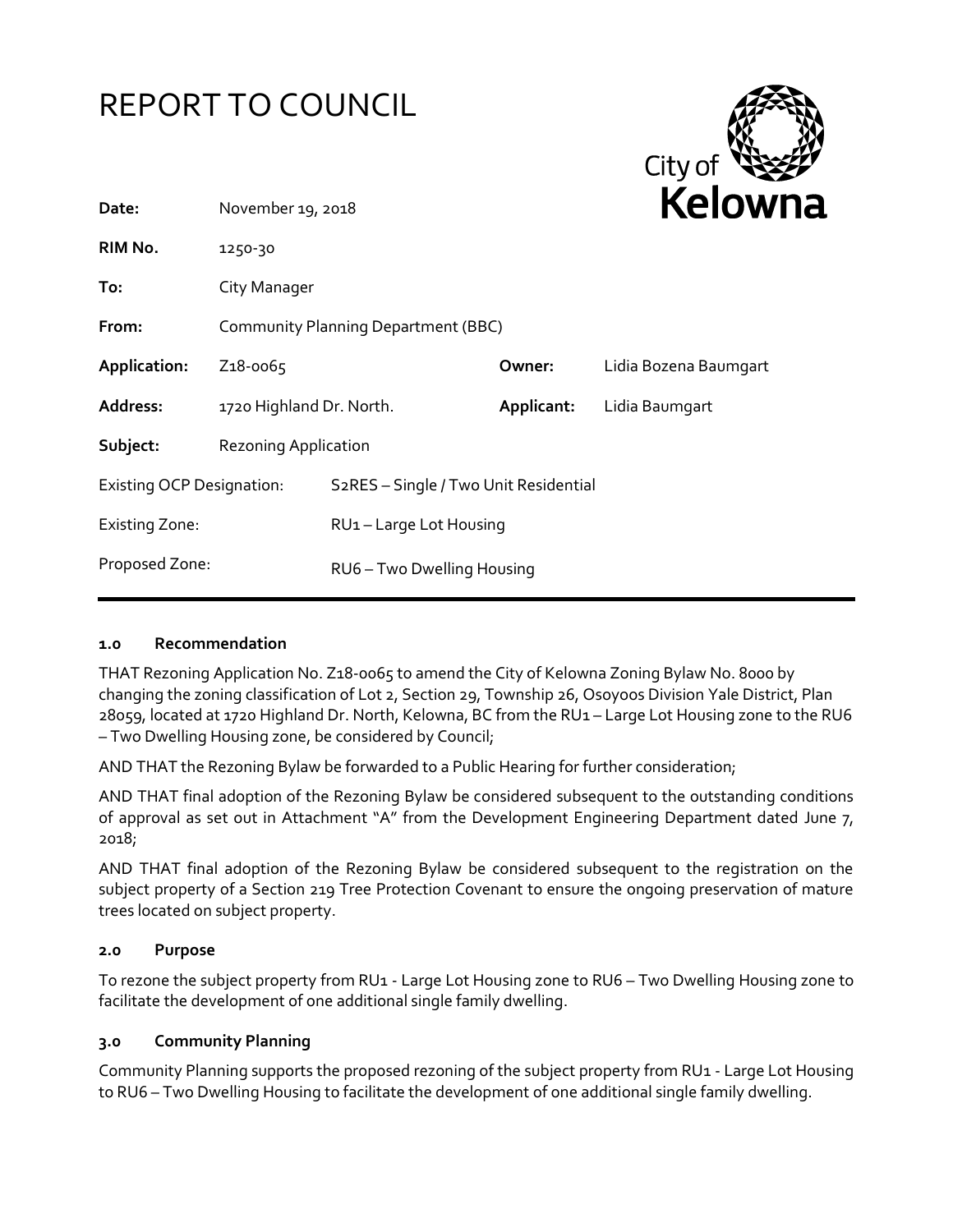The property is designated as S2RES – Single/Two Unit Residential in the Official Community Plan (OCP) and as such the application to rezone to RU6 to construct an additional single family dwelling is consistent with the designated future land use. The proposed use is consistent with the OCP urban infill policies for Compact Urban Form and Sensitive Infill and the OCP generally supports the densification of neighbourhoods wihin the Growth Boundary through modest infill development.

There are a number of mature trees located throughout the subject property. The Applicant is dedicated to retain and protect the existing mature trees on the property during construction of the new dwelling. The proposed new dwelling has been designed to be located in amongst the existing trees that are located along the front part of the property. Should Council support this application, the site development will require an Arborist to prepare tree protection plan for the mature trees, including temporary construction fencing during the construction phase. In addition, if supported, registration of a Tree Protection Covenant will be required prior to final adoption of Rezoning.

To fulfil Council Policy No. 367, the applicant submitted a Neighbour Consultation Summary Form to staff on August 27, 2018, outlining that the neighbours within 50 m of the subject property were notified.

# **4.0 Proposal**

# 4.1 Background

The proposal is to rezone the subject property from RU1 - Large Lot Housing to RU6 – Two Dwelling Housing to facilitate the development of one additional single family dwelling. The property currently has a single family dwelling, and is proposed to remain as part of this development. The proposed RU6 zoning will allow for the construction of one additional dwelling in the front of the property.

# 4.2 Project Description

The proposed additional single family dwelling meets all of the zoning requirements for the RU6 – Two Dwelling Housing zone. Parking requirements for the new dwelling are met with an attached double car garage, and there is private open space to the north of the proposed new dwelling.

The close proximity to parks, schools, downtown, bicycle paths, and nearby transit on Clement Avenue, Clifton Road, and Glenmore Drive makes this an ideal location for increased density as per the OCP urban policies for Compact Urban Form and Sensitive Infill.

# 4.3 Site Context

The subject property is located in the Glenmore – Clifton – Dilworth Sector of Kelowna. Clement Avenue, Clifton Drive and Glenmore Drive are located to the south, west and east, respectively, of the property. It is accessed from Highland Dr. North, a cul-de-sac, and is approximately 200 meters north of the Trail To Rails recreational corridor. The area is characterized primarily by single family dwellings to the north, east and west, by medium density multiple housing to the south.

| <b>Orientation</b> | Zoning                                | <b>Land Use</b> |  |
|--------------------|---------------------------------------|-----------------|--|
| North              | RU1-Large Lot Housing                 | Residential     |  |
| East               | RU1-Large Lot Housing                 | Residential     |  |
| South              | RU1-Large Lot Housing                 |                 |  |
|                    | RU5 - Bareland Strata Housing         | Residential     |  |
|                    | RM5 - Medium Density Multiple Housing |                 |  |
| West               | RU1-Large Lot Housing                 | Residential     |  |
|                    | P <sub>3</sub> - Park and Open Spaces | Park            |  |

Adjacent land uses are as follows: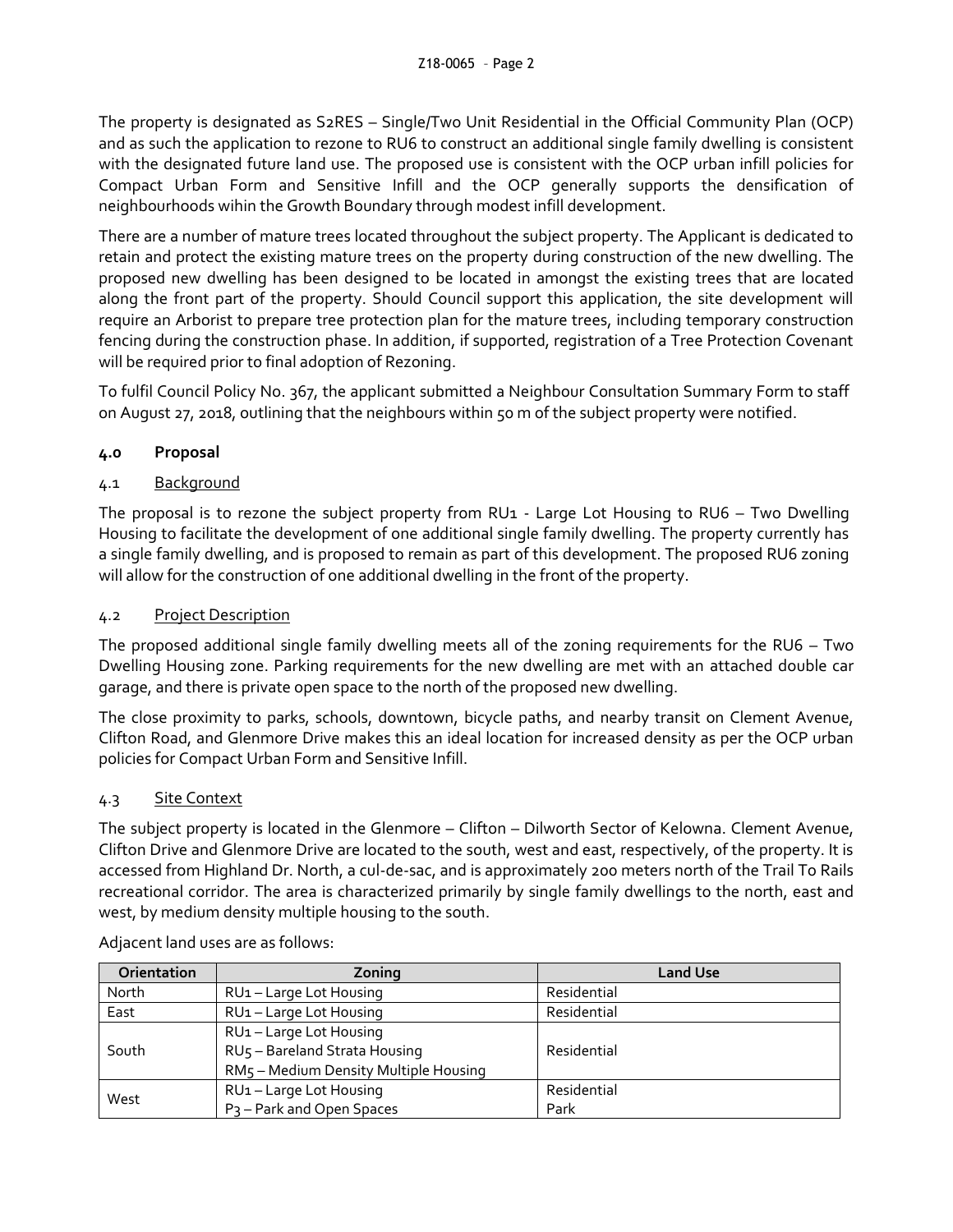

**Subject Property Map:** 1720 Highland Drive North



### **5.0 Current Development Policies**

### 5.1 Kelowna Official Community Plan (OCP)

#### **Development Process**

1

**Compact Urban Form.**<sup>1</sup> Develop a compact urban form that maximizes the use of existing infrastructure and contributes to energy efficient settlement patterns. This will be done by increasing densities (approximately 75 - 100 people and/or jobs located within a 400 metre walking distance of transit stops is required to support the level of transit service) through development, conversion, and re-development

<sup>&</sup>lt;sup>1</sup> City of Kelowna Official Community Plan, Policy 5.3.2 (Development Process Chapter).